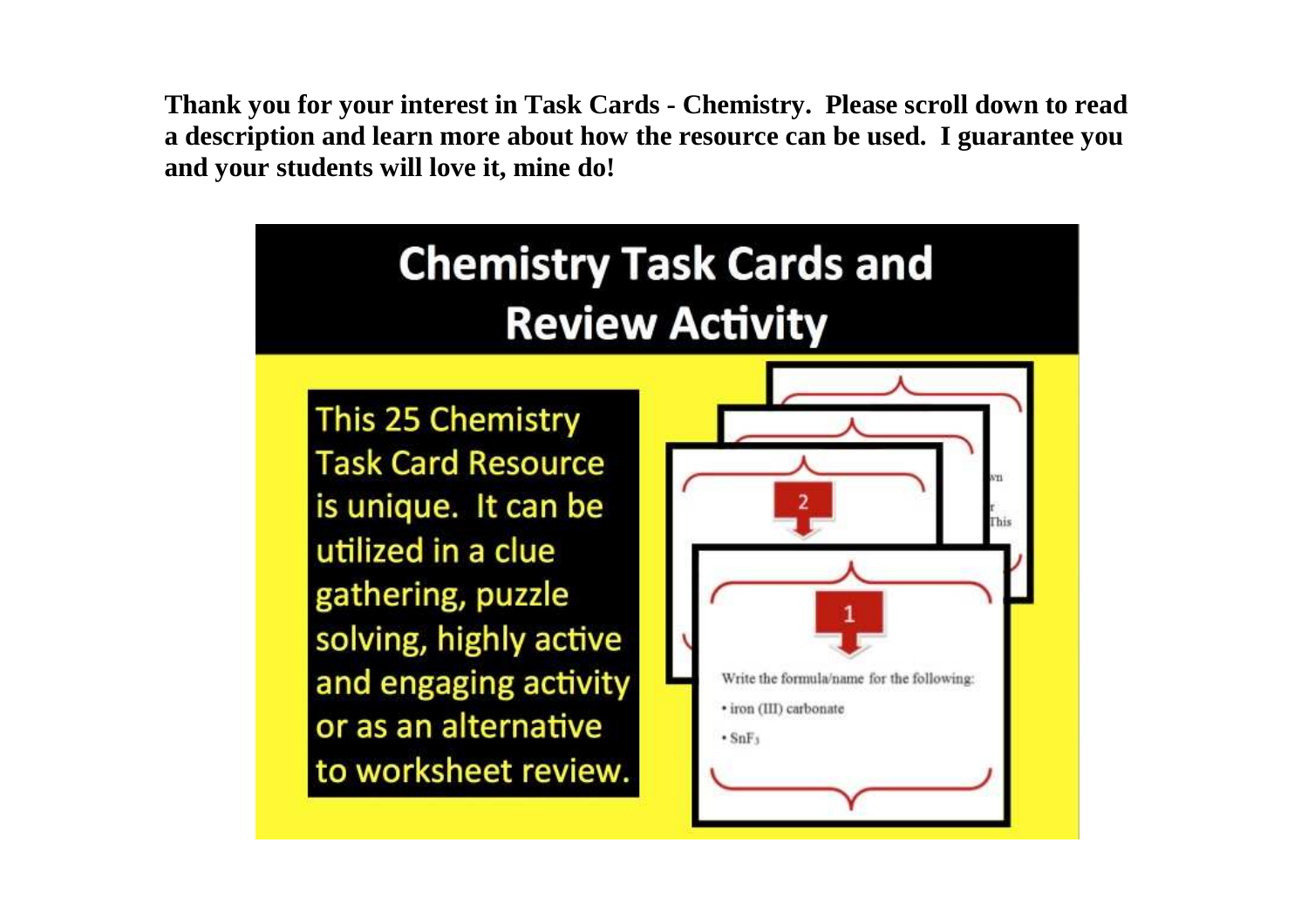# **You can use the product in two ways.**

### **Simple Task Card Review**

- For typical review, you can simply distribute the Task Cards to your class for individual, group or whole class review
- The cue cards can be projected on the board for whole class review
- The cards work well as cue cards, test review, etc.
- A student worksheet as well as teacher answer key are provided

### **Task Card Review Game**

#### **Instructions**

- Students get into groups of two
- Task cards are divided into sets of five where #1-5 is one set, #6-10 is the second, etc.
- Place task cards around the room randomly (i.e. # 1 shouldn't necessarily be near #2)
	- o Note the game works better if you print multiple copies of each Task Card to place around the room so the stations don't get too crowed.
- Each group is given a task card set to work on first (i.e. Group 1 starts on task card set 1, etc.)
- Since there are five questions per task card set, the members decide who is responsible for each question
- Students disperse, find their questions and answer them on a separate piece of paper
- On an overhead projector, have all the answers and their corresponding words listed
	- o Note printing and posting copies around the room can decrease congestion around the projector.
- Once the group has completed their task card set, they will have a series of words which when put into the correct order based on task card number (#1, #2, etc.), will make-up a portion of a quote
- The group then brings their series of words to the teacher who checks for correctness
- If the group is correct, they are assigned a new task card set with five new questions and the game continues.

Once the group has completed each task car set and put together the quote, they are the winner.

It may sound complicated but it really isn't. Give it a try and you'll find it's very straightforward.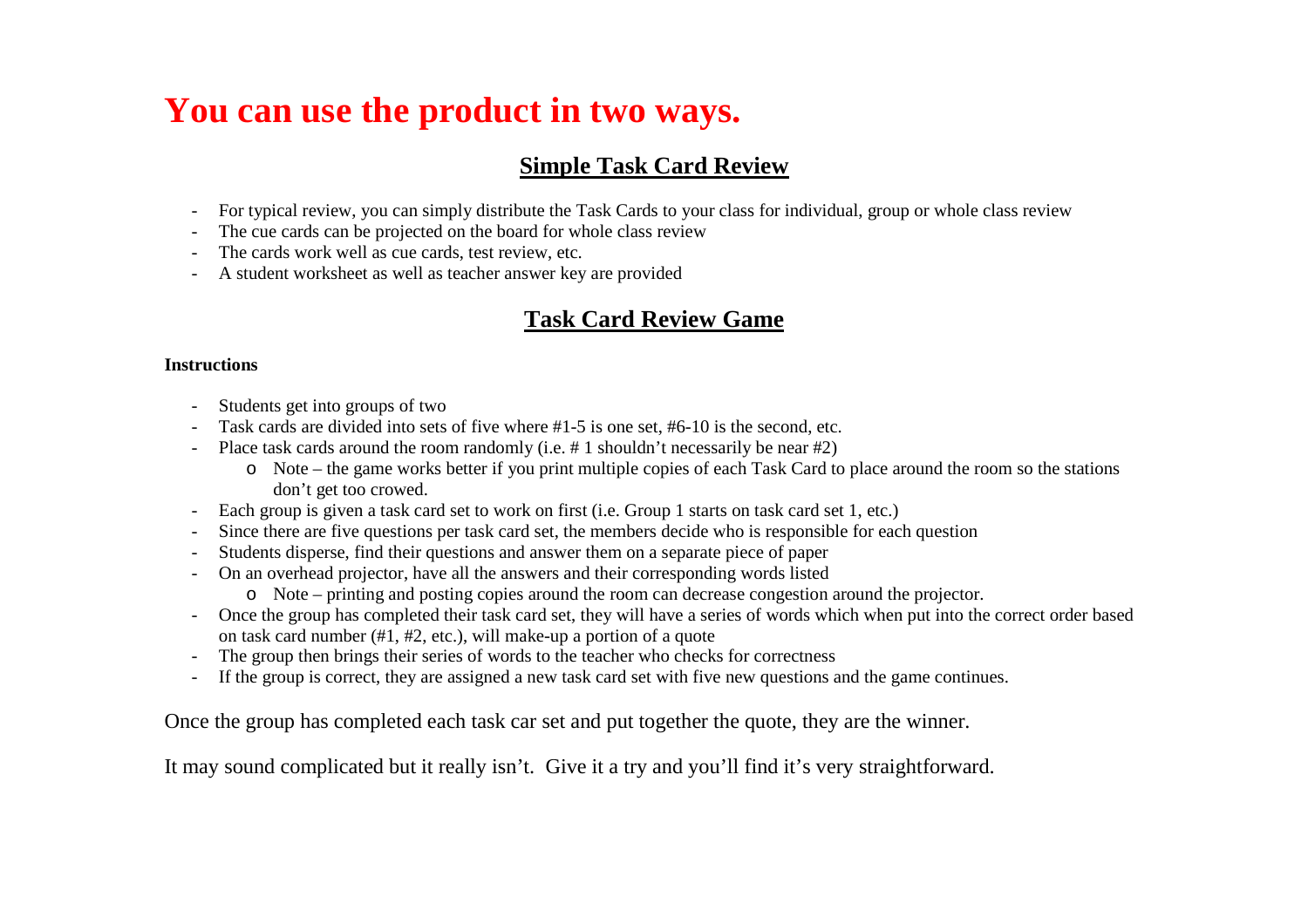#### **Student Answer Sheet**

| $\overline{1}$ | $\overline{11}$ | $21 -$ |
|----------------|-----------------|--------|
| $2 -$          | $12 -$          | $22 -$ |
| $3 -$          | $13 -$          | $23 -$ |
| $4 -$          | $14 -$          | $24 -$ |
| $5 -$          | $15 -$          | $25 -$ |
| $6 -$          | $16 -$          |        |
| $7 -$          | $17 -$          |        |
| $8 -$          | $18 -$          |        |
| $9 -$          | $19 -$          |        |
| $10 -$         | $20 -$          |        |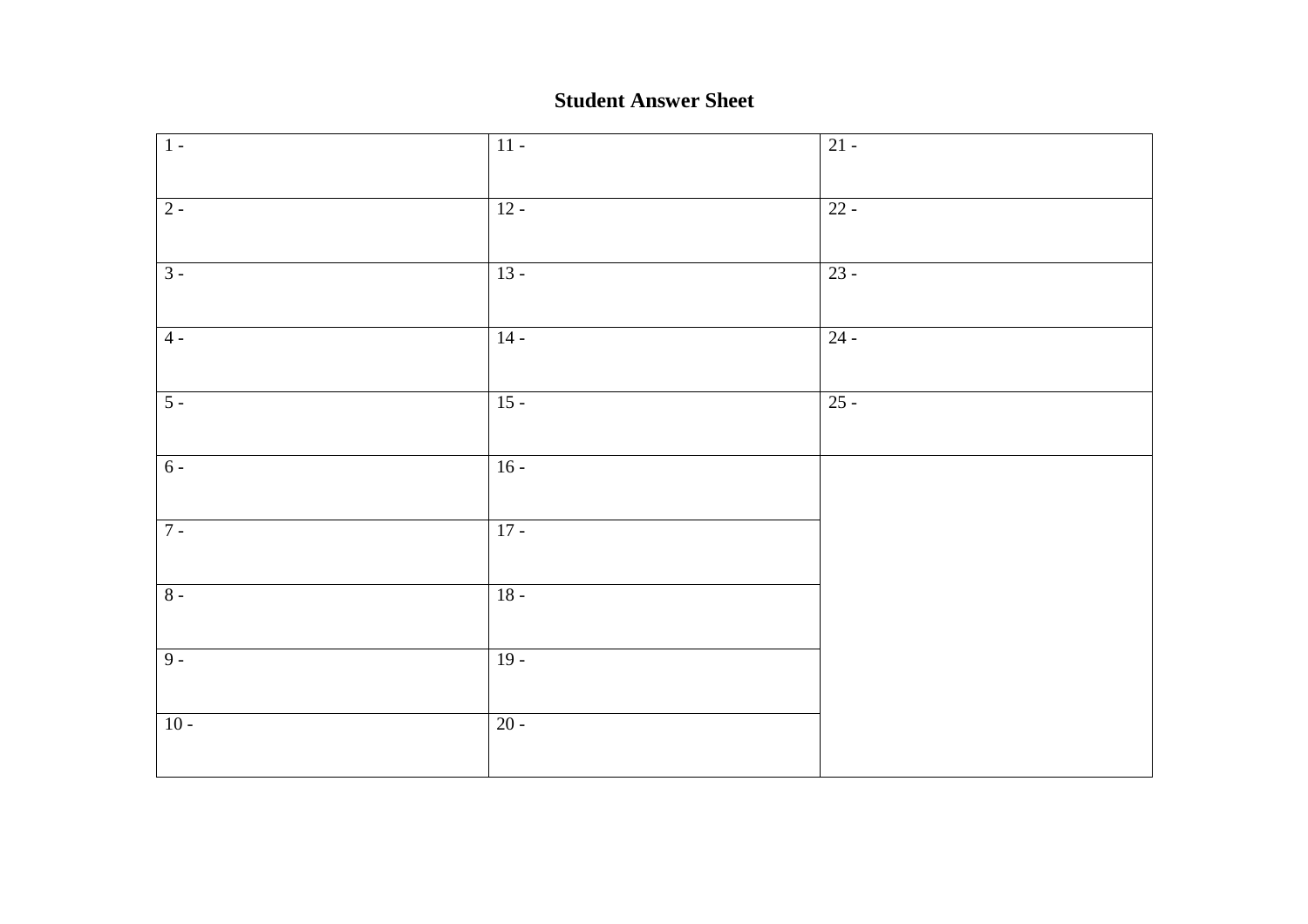#### **Teacher Answer Key**

When playing the Task Card Review Game, the quote that should be completed once all the Task Card Sets are complete is -**Purchase to find out.**

# **Full teacher answer key provided.**

| $1 - Fe_2(CO_3)_3$ , tin (II) fluoride | 11 - $P_2O_5$ , carbon tetrabromide         | 21 - Na <sub>3</sub> N, barium oxide                                     |
|----------------------------------------|---------------------------------------------|--------------------------------------------------------------------------|
| $2-$                                   | $12 -$                                      | $22 -$                                                                   |
| $\overline{3}$ -                       | $13 -$                                      | $23 -$                                                                   |
| $4-$                                   | $14 -$                                      | $24 -$                                                                   |
| $5-$                                   | $15 -$                                      | 25 - 2NaBr + Ca(OH) <sub>2</sub> $\rightarrow$ 2NaOH + CaBr <sub>2</sub> |
| $6 - SiO2$ , ammonium cyanide          | 16 - Li <sub>3</sub> As, magnesium chloride |                                                                          |
| $7 -$                                  | $17 -$                                      |                                                                          |
| $8 - 5$ grams.                         | $18 -$                                      |                                                                          |
| $9-$                                   | $19 -$                                      |                                                                          |
| $10 - [H^+ \text{ion}]$                | $20 -$                                      |                                                                          |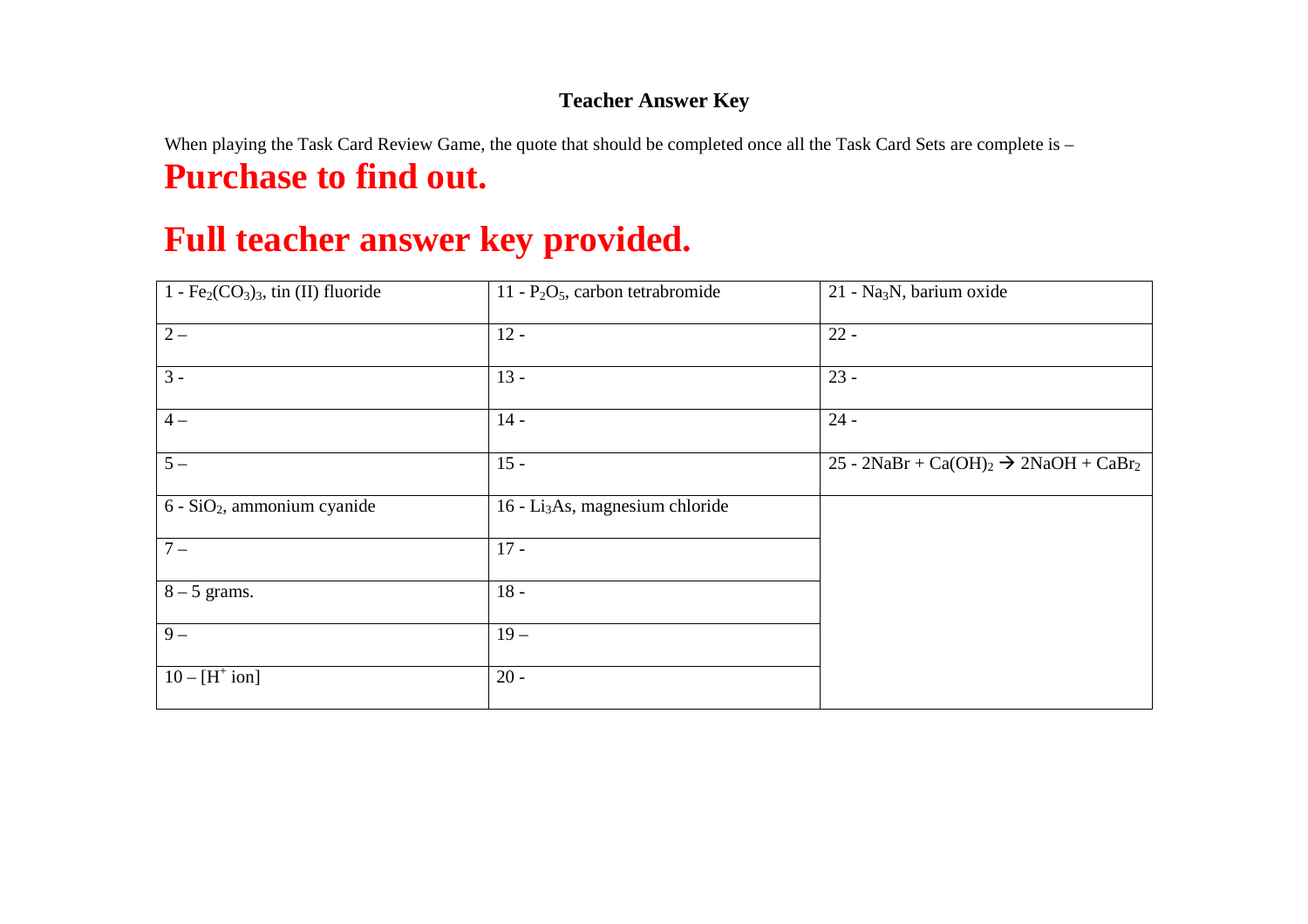### **Task Card Review Game Word Chart**

**All Task Card Questions are connected with a certain word (clue). Your students complete the review questions to uncover clues, which are used to solve a puzzle (complete a quote). There are 3X as many false answers/word combinations as correct ones in the chart.** 

| Li <sub>3</sub> As, magnesium chloride                                        | is        | 4Al (s) + O <sub>2(g)</sub> $\rightarrow$ Al <sub>2</sub> O <sub>3(s)</sub> | is     | $Fe(CO3)$ , tin (III) fluoride | have   |
|-------------------------------------------------------------------------------|-----------|-----------------------------------------------------------------------------|--------|--------------------------------|--------|
|                                                                               |           |                                                                             |        |                                |        |
|                                                                               |           |                                                                             |        |                                |        |
|                                                                               |           |                                                                             |        |                                |        |
|                                                                               |           |                                                                             |        |                                |        |
|                                                                               |           |                                                                             |        |                                |        |
|                                                                               |           |                                                                             |        |                                |        |
|                                                                               |           |                                                                             |        |                                |        |
|                                                                               |           |                                                                             |        |                                |        |
|                                                                               |           |                                                                             |        |                                |        |
|                                                                               |           |                                                                             |        |                                |        |
| 4Al (s) + 3O <sub>2(g)</sub> $\rightarrow$ 2Al <sub>2</sub> O <sub>3(s)</sub> | exciting  | $2AlBr_3 + 3Cl_2 \rightarrow 2AlCl_3 + 3Br_2$                               | in     | SiO, ammonium cyanide          | of     |
|                                                                               |           |                                                                             |        |                                |        |
|                                                                               |           |                                                                             |        |                                |        |
|                                                                               |           |                                                                             |        |                                |        |
|                                                                               |           |                                                                             |        |                                |        |
|                                                                               |           |                                                                             |        |                                |        |
|                                                                               |           |                                                                             |        |                                |        |
|                                                                               |           |                                                                             |        |                                |        |
|                                                                               |           |                                                                             |        |                                |        |
|                                                                               |           |                                                                             |        |                                |        |
|                                                                               |           |                                                                             |        |                                |        |
| Na <sub>3</sub> N, barium dioxide                                             | stupidity | $AgNO(aq) + NaCl(aq) \rightarrow AgCl(s) +$<br>$NaNO$ <sub>(aq)</sub>       | stands | Neutralization                 | funny' |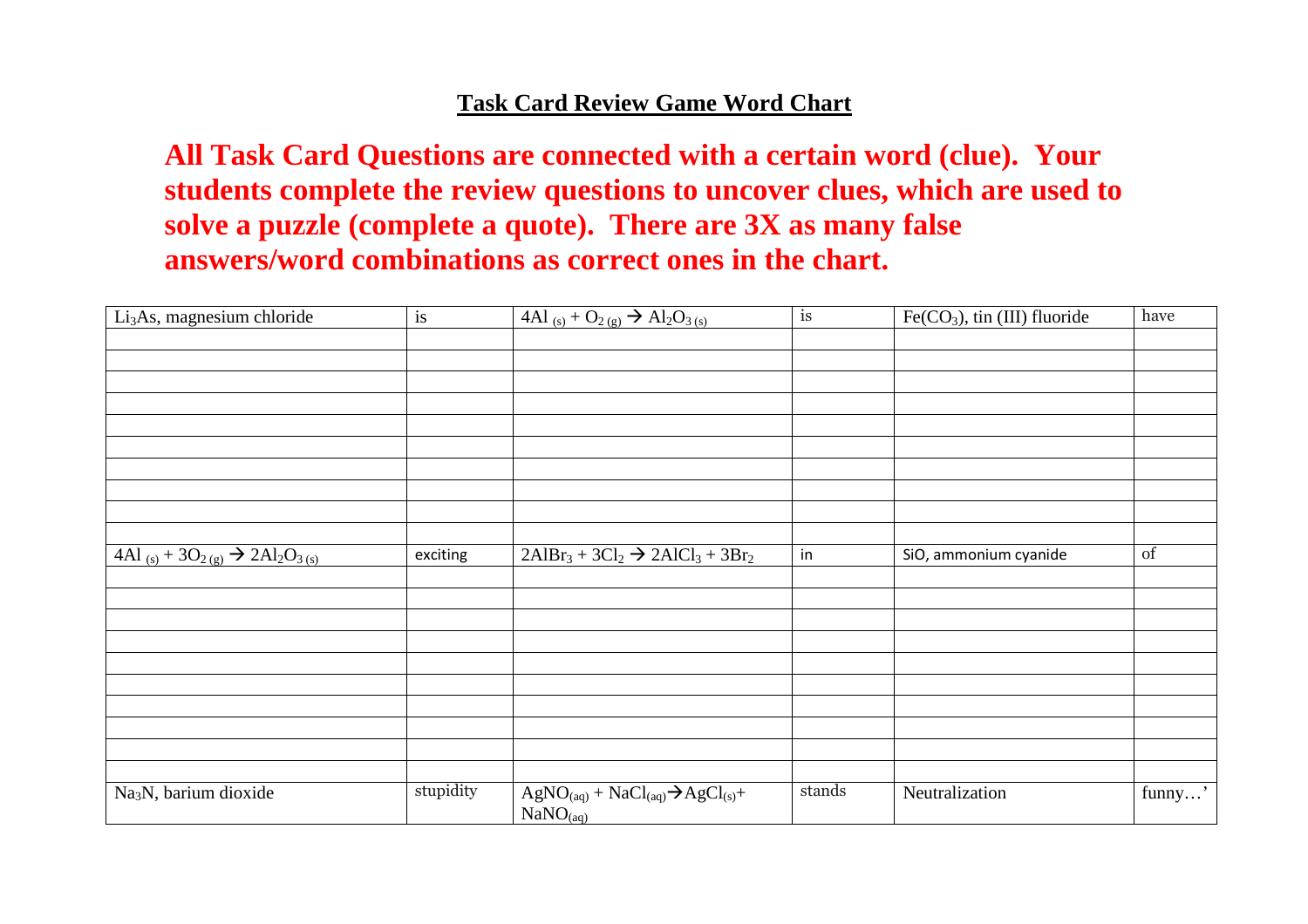### **Task Card Set #1:**

### **Each Task Card Set comes with a complete answer chart for teacher or student use depending on how you implement them.**

| Question                                                | Answer                          | Word |
|---------------------------------------------------------|---------------------------------|------|
| 1 - Write the formula/name for the                      | $Fe2(CO3)3$ , tin (II) fluoride | "The |
| following:                                              |                                 |      |
| •iron (III) carbonate                                   |                                 |      |
| $\cdot$ SnF <sub>2</sub>                                |                                 |      |
| 2 - An atom becomes a negatively charged<br>ion when it | gains electrons.                | most |
|                                                         |                                 |      |
|                                                         |                                 |      |
|                                                         |                                 |      |
|                                                         |                                 |      |
|                                                         |                                 |      |
|                                                         |                                 |      |